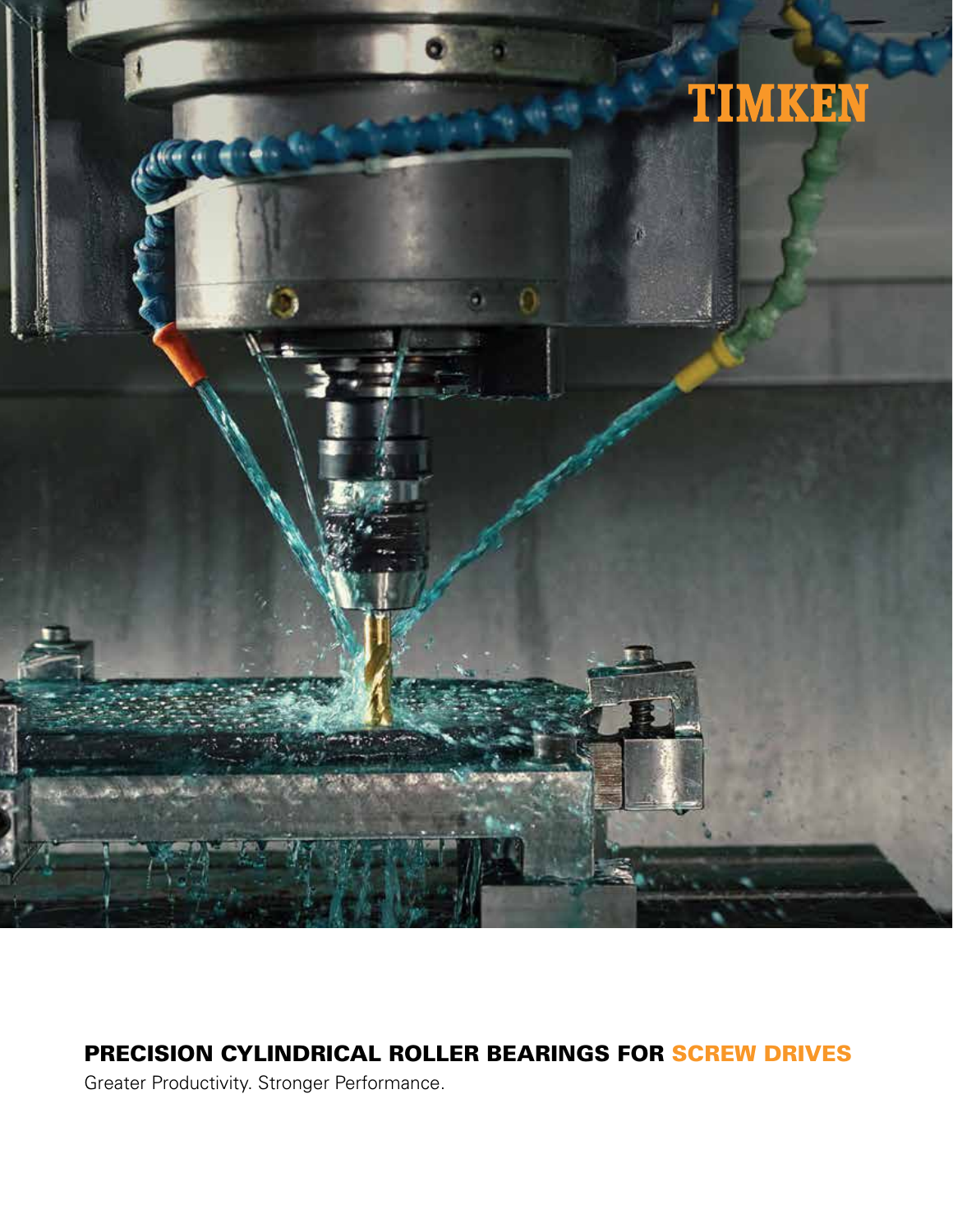As a global leader in bearing technology with extensive engineering experience in the machine tool industry, **we understand the value of increasing productivity and performance.**

#### **Greater Productivity and Stronger Performance for Screw Drives**

Timken® precision cylindrical roller bearings are engineered to meet the tough demands of rapid acceleration, high speeds and significant stiffness requirements – enabling you to optimize speed, precision and efficiency for ball screw and large gantry machinery.

They feature a unique combination of axial cylindrical rollers and radial needle rollers to help manage loads from multiple directions during high-speed operations.

- + Superior running accuracy, lower operating temperature and reduced noise through P4 precision class
- + Greater consistency through superior static and dynamic stiffness
- + Easy bearing selection due to direct competitor interchange
- + Comprehensive offering, including extended shaft and flange mounting designs

#### **Five screw-drive bearing types with a bore size range of: 15mm to 90mm (0.59 in. to 3.54 in.)**

- + TARN: Designed for standard screw drives
- + TARN-L: Extended shaft washer for additional sealing
- + TARF-F: Relieved outer ring for additional sealing; flanges designed to accommodate mounting
- + TARF-FL: Extended shaft washer and relieved outer ring for additional sealing; flanges designed to accommodate mounting
- + TARN-T: Flanges designed to accommodate mounting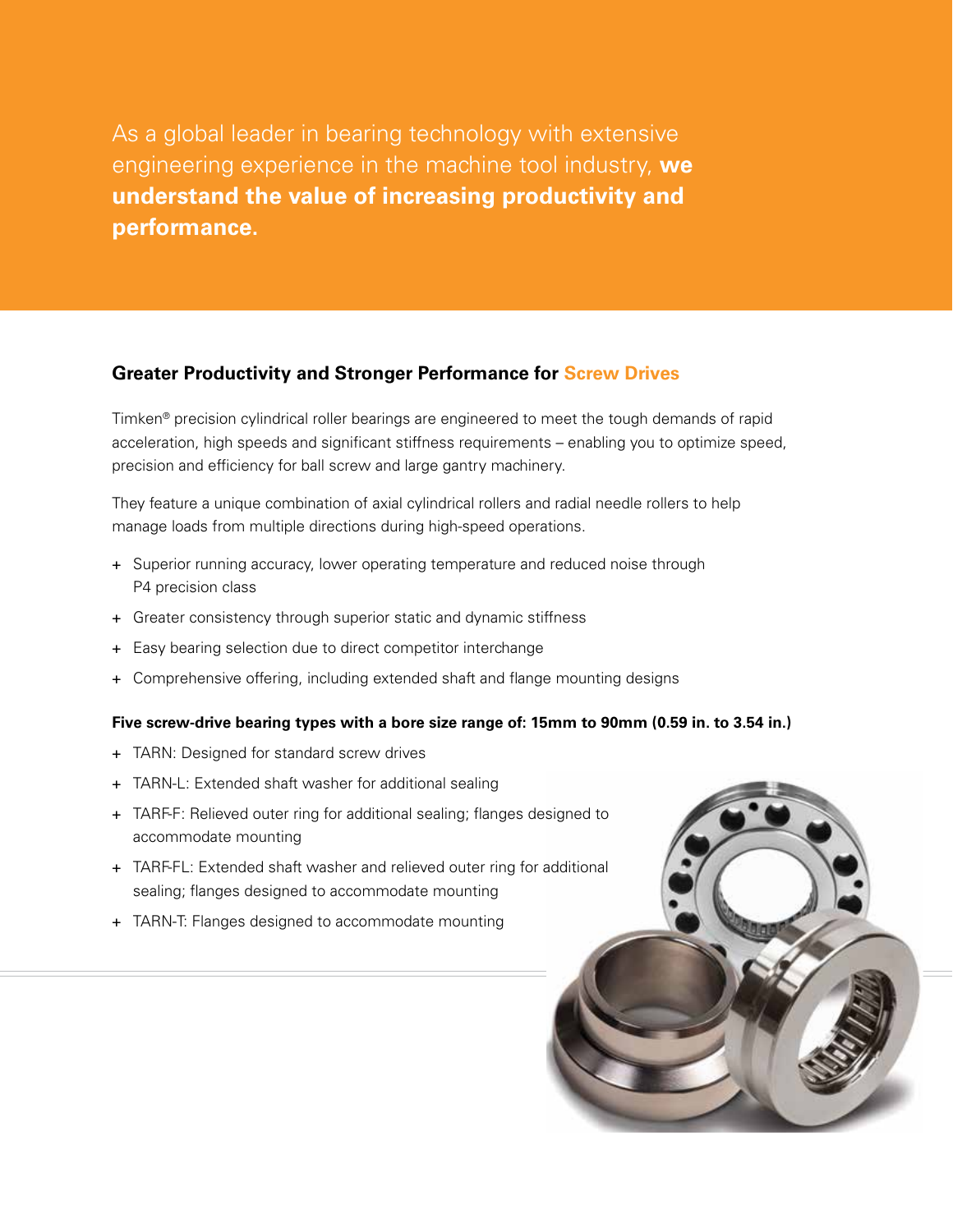## **TARN : Designed for standard screw drives**



|                    |         |     |        |      |        |                |         |                |       |         |         |        | <b>Load Rating According to ISO</b> |               |                  |            |         |                 |
|--------------------|---------|-----|--------|------|--------|----------------|---------|----------------|-------|---------|---------|--------|-------------------------------------|---------------|------------------|------------|---------|-----------------|
|                    |         |     |        |      |        |                |         |                |       |         | Axial   |        | Radial                              |               | Axial            | Frictional | Max Oil | Max             |
| <b>Part Number</b> | $\sf d$ | D   | H      | H1   | С      | D <sub>1</sub> | $\sf B$ | $\bar{\Gamma}$ | r1    | Weight  | Dynamic | Static | Dynamic                             | <b>Static</b> | <b>Stiffness</b> | Torque     | Speed   | Grease<br>Speed |
|                    | mm      | mm  | mm     | mm   | mm     | mm             | mm      | mm             | mm    | kg      | kN      | kN     | kN                                  | kN            | $kN/\mu m$       | Nm         | rpm     | rpm             |
| <b>TARN1545</b>    | 15      | 45  | 40     | 28.0 | 16     | 35             | 7.0     | 0.5            | 1.0   | 0.3     | 25.0    | 50.2   | 8.5                                 | 11.4          | 1.3              | 0.2        | 8500    | 2200            |
| <b>TARN2052</b>    | 20      | 52  | 46     | 31.0 | 16     | 42             | 10.0    | 0.5            | 1.0   | 0.4     | 32.7    | 75.9   | 9.8                                 | 14.9          | 2.0              | 0.3        | 7000    | 2000            |
| <b>TARN2062</b>    | 20      | 62  | 60     | 40.0 | 20     | 52             | 12.5    | 0.5            | 1.0   | 0.9     | 58.8    | 128.8  | 14.6                                | 22.3          | 2.2              | 0.7        | 6000    | 1500            |
| <b>TARN2557</b>    | 25      | 57  | 50     | 35.0 | $20\,$ | 47             | 10.0    | 0.5            | $1.0$ | 0.5     | 34.8    | 86.0   | 13.7                                | 24.5          | 1.3              | 0.4        | 6000    | 1900            |
| <b>TARN2572</b>    | 25      | 72  | 60     | 40.0 | $20\,$ | 62             | 12.5    | 0.5            | 1.0   | 1.2     | 74.5    | 187.4  | 16.6                                | 28.2          | 4.7              | 0.8        | 4900    | 1400            |
| <b>TARN3062</b>    | $30\,$  | 62  | $50\,$ | 35.0 | $20\,$ | 52             | 10.0    | 0.5            | $1.0$ | 0.6     | 35.3    | 91.3   | 16.6                                | 28.2          | 2.4              | 0.4        | 5500    | 1800            |
| <b>TARN3080</b>    | 30      | 80  | 66     | 43.0 | 20     | 68             | 14.0    | 0.5            | 1.0   | 1.5     | 90.4    | 216.2  | 18.1                                | 32.9          | 3.1              | 1.4        | 4400    | 1300            |
| <b>TARN3570</b>    | 35      | 70  | 54     | 37.0 | $20\,$ | 60             | 11.0    | 0.7            | 1.0   | 0.8     | 50.7    | 133.0  | 18.1                                | 32.9          | 2.8              | 0.7        | 4800    | 1700            |
| <b>TARN3585</b>    | 35      | 85  | 66     | 43.0 | $20\,$ | 73             | 14.0    | 0.7            | 1.0   | 1.6     | 98.7    | 249.4  | 19.0                                | 36.4          | 3.6              | 1.6        | 4000    | 1250            |
| <b>TARN4075</b>    | 40      | 75  | 54     | 37.0 | $20\,$ | 65             | 11.0    | 0.7            | 1.0   | $0.9\,$ | 55.7    | 155.2  | 19.0                                | 36.4          | 3.3              | 0.9        | 4400    | 1600            |
| <b>TARN4090</b>    | 40      | 90  | 75     | 50.0 | 25     | 78             | 16.0    | 0.7            | 1.0   | 2.1     | 101.8   | 266.1  | 26.0                                | 56.5          | 3.8              | 1.8        | 3700    | 1200            |
| <b>TARN4580</b>    | 45      | 80  | 60     | 42.5 | 25     | 70             | 11.5    | 0.7            | 1.0   | $1.2$   | 56.6    | 162.6  | 26.0                                | 56.5          | 3.5              | 1.0        | 4000    | 1500            |
| TARN45105          | 45      | 105 | 82     | 53.5 | 25     | 90             | 17.5    | 0.7            | 1.0   | 3.1     | 151.3   | 402.6  | 31.8                                | 66.3          | 4.7              | 3.1        | 3300    | 1150            |
| <b>TARN5090</b>    | 50      | 90  | 60     | 42.5 | 25     | 78             | 11.5    | 0.7            | 1.0   | 1.5     | 84.3    | 280.9  | 31.8                                | 66.3          | 4.4              | 1.2        | 3600    | 1200            |
| TARN50110          | 50      | 110 | 82     | 53.5 | 25     | 95             | 17.5    | 0.7            | 1.0   | 3.3     | 163.0   | 453.0  | 35.6                                | 64.4          | 5.3              | 3.6        | 3100    | 1100            |
| <b>TARN55115</b>   | 55      | 115 | 82     | 53.5 | 25     | 100            | 17.5    | 0.7            | 1.0   | 3.5     | 160.8   | 453.0  | 27.1                                | 57.0          | 5.2              | 3.7        | 2900    | 1000            |
| TARN60120          | 60      | 120 | 82     | 53.5 | 25     | 105            | 17.5    | 1.0            | 1.0   | 3.8     | 171.6   | 503.3  | 36.8                                | 86.8          | 5.8              | 4.3        | 2700    | 950             |
| <b>TARN65125</b>   | 65      | 125 | 82     | 53.5 | 25     | 110            | 17.5    | 1.0            | 1.0   | $4.0$   | 175.9   | 528.5  | 37.7                                | 90.9          | 6.1              | 4.6        | 2600    | 900             |
| TARN70130          | 70      | 130 | 82     | 53.5 | 25     | 115            | 17.5    | 1.0            | 1.0   | 4.2     | 180.1   | 553.7  | 39.3                                | 99.2          | 6.3              | 5.0        | 2400    | 800             |
| <b>TARN75155</b>   | 75      | 155 | 100    | 65.0 | 30     | 135            | 21.0    | 1.0            | 1.5   | 7.9     | 257.9   | 772.4  | 71.3                                | 135.0         | 6.7              | 8.1        | 2100    | 700             |
| TARN90180          | 90      | 180 | 110    | 72.5 | 35     | 160            | 22.5    | 1.0            | 1.5   | 11.8    | 309.8   | 984.0  | 93.8                                | 205.4         | 8.3              | 11.3       | 1800    | 700             |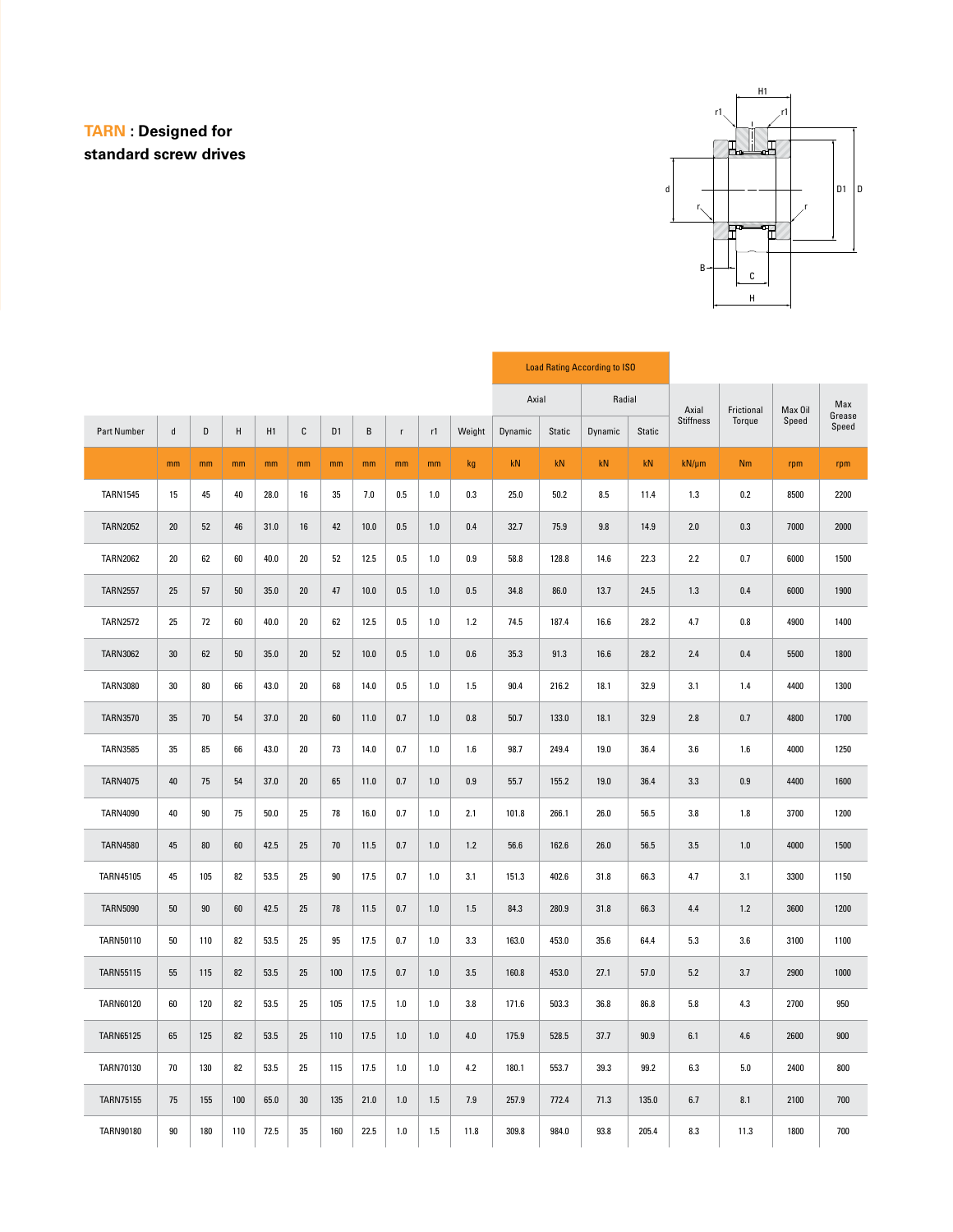### **TARN-L : Extended shaft washer for additional sealing**



|                    |        |     |      |      |        |                |                |                |      |      |                |             |         |        |         |        | <b>Load Rating According to ISO</b> |        |            |            |         |                 |
|--------------------|--------|-----|------|------|--------|----------------|----------------|----------------|------|------|----------------|-------------|---------|--------|---------|--------|-------------------------------------|--------|------------|------------|---------|-----------------|
|                    |        |     |      |      |        |                |                |                |      |      |                |             |         |        | Axial   |        | Radial                              |        | Axial      | Frictional | Max Oil | Max             |
| <b>Part Number</b> | d      | D   | Н    | H1   | C      | D <sub>1</sub> | D <sub>2</sub> | D <sub>3</sub> | B    | B1   | B <sub>2</sub> | $\mathsf r$ | r1      | Weight | Dynamic | Static | Dynamic                             | Static | Stiffness  | Torque     | Speed   | Grease<br>Speed |
|                    | mm     | mm  | mm   | mm   | mm     | mm             | mm             | mm             | mm   | mm   | mm             | mm          | mm      | kg     | kN      | kN     | kN                                  | kN     | $kN/\mu m$ | Nm         | rpm     | rpm             |
| <b>TARN1545L</b>   | 15     | 45  | 53   | 41.0 | 16     | 35             | 24             | 34             | 7.0  | 20.0 | 11             | 0.5         | 1.0     | 0.4    | 25.0    | 50.2   | 8.5                                 | 11.4   | 1.3        | 0.2        | 8500    | 2200            |
| <b>TARN2052L</b>   | $20\,$ | 52  | 60   | 45.0 | 16     | 42             | 30             | 40             | 10.0 | 24.0 | 11             | 0.5         | 1.0     | 0.5    | 32.7    | 75.9   | 9.8                                 | 14.9   | 2.0        | 0.3        | 7000    | 2000            |
| <b>TARN2062L</b>   | 20     | 62  | 75   | 55.0 | 20     | 52             | 40             | 50             | 12.5 | 27.5 | 11             | 0.5         | $1.0\,$ | 1.0    | 58.8    | 128.8  | 14.6                                | 22.3   | 2.2        | 0.7        | 6000    | 1500            |
| <b>TARN2557L</b>   | 25     | 57  | 65   | 50.0 | $20\,$ | 47             | 36             | 45             | 10.0 | 25.0 | 11             | 0.5         | 1.0     | 0.6    | 34.8    | 86.0   | 13.7                                | 24.5   | 1.3        | 0.4        | 6000    | 1900            |
| <b>TARN2572L</b>   | 25     | 72  | 75   | 55.0 | $20\,$ | 62             | 48             | 60             | 12.5 | 27.5 | 11             | 0.5         | $1.0$   | 1.3    | 74.5    | 187.4  | 16.6                                | 28.2   | 4.7        | 0.8        | 4900    | 1400            |
| <b>TARN3062L</b>   | $30\,$ | 62  | 65   | 50.0 | $20\,$ | 52             | 40             | $50\,$         | 10.0 | 25.0 | 11             | 0.5         | 1.0     | 0.7    | 35.3    | 91.3   | 16.6                                | 28.2   | 2.4        | 0.4        | 5500    | 1800            |
| <b>TARN3080L</b>   | $30\,$ | 80  | 82   | 59.0 | $20\,$ | 68             | 52             | 66             | 14.0 | 30.0 | 12             | 0.5         | $1.0$   | 1.7    | 90.4    | 216.2  | 18.1                                | 32.9   | 3.1        | 1.4        | 4400    | 1300            |
| <b>TARN3570L</b>   | 35     | 70  | $70$ | 53.0 | $20\,$ | 60             | 45             | 58             | 11.0 | 27.0 | 12             | 0.7         | $1.0\,$ | 0.9    | 50.7    | 133.0  | 18.1                                | 32.9   | 2.8        | 0.7        | 4800    | 1700            |
| <b>TARN3585L</b>   | 35     | 85  | 82   | 59.0 | 20     | 73             | 60             | 73             | 14.0 | 30.0 | 12             | 0.7         | $1.0$   | 1.8    | 98.7    | 249.4  | 19.0                                | 36.4   | 3.6        | 1.6        | 4000    | 1250            |
| <b>TARN4075L</b>   | 40     | 75  | $70$ | 53.0 | 20     | 65             | 50             | 63             | 11.0 | 27.0 | 12             | 0.7         | 1.0     | 1.0    | 55.7    | 155.2  | 19.0                                | 36.4   | 3.3        | 0.9        | 4400    | 1600            |
| <b>TARN4090L</b>   | 40     | 90  | 93   | 68.0 | 25     | 78             | 60             | 78             | 16.0 | 34.0 | 12             | 0.7         | 1.0     | 2.4    | 101.8   | 266.1  | 26.0                                | 56.5   | 3.8        | 1.8        | 3700    | 1200            |
| <b>TARN4580L</b>   | 45     | 80  | 75   | 57.5 | 25     | $70\,$         | 56             | 68             | 11.5 | 26.5 | 12             | 0.7         | 1.0     | 1.3    | 56.6    | 162.6  | 26.0                                | 56.5   | 3.5        | 1.0        | 4000    | 1500            |
| <b>TARN45105L</b>  | 45     | 105 | 103  | 74.5 | 25     | 90             | 70             | 88             | 17.5 | 38.5 | 14             | 0.7         | 1.0     | 3.4    | 151.3   | 402.6  | 31.8                                | 66.3   | 4.7        | 3.1        | 3300    | 1150            |
| <b>TARN5090L</b>   | 50     | 90  | 78   | 60.5 | 25     | 78             | 60             | 78             | 11.5 | 29.5 | 12             | 0.7         | 1.0     | 1.8    | 84.3    | 280.9  | 31.8                                | 66.3   | 4.4        | 1.2        | 3600    | 1200            |
| <b>TARN50110L</b>  | 50     | 110 | 103  | 74.5 | 25     | 95             | 75             | 93             | 17.5 | 38.5 | 14             | 0.7         | 1.0     | 3.8    | 163.0   | 453.0  | 35.6                                | 64.4   | 5.3        | 3.6        | 3100    | 1100            |
| <b>TARN55115L</b>  | 55     | 115 | 103  | 74.5 | 25     | 100            | 80             | 98             | 17.5 | 38.5 | 14             | 0.7         | 1.0     | 4.0    | 160.8   | 453.0  | 27.1                                | 57.0   | 5.2        | 3.7        | 2900    | 1000            |
| <b>TARN60120L</b>  | 60     | 120 | 103  | 74.5 | 25     | 105            | 90             | 105            | 17.5 | 38.5 | 16             | 1.0         | 1.0     | 4.9    | 171.6   | 503.3  | 36.8                                | 86.8   | 5.8        | 4.3        | 2700    | 950             |
| <b>TARN65125L</b>  | 65     | 125 | 103  | 74.5 | 25     | 110            | 90             | 108            | 17.5 | 38.5 | 16             | 1.0         | 1.0     | 4.6    | 175.9   | 528.5  | 37.7                                | 90.9   | 6.1        | 4.6        | 2600    | 900             |
| <b>TARN70130L</b>  | 70     | 130 | 103  | 74.5 | 25     | 115            | 100            | 115            | 17.5 | 38.5 | 16             | 1.0         | $1.0$   | 4.9    | 180.1   | 553.7  | 39.3                                | 99.2   | 6.3        | 5.0        | 2400    | 800             |
| <b>TARN75155L</b>  | 75     | 155 | 125  | 90.0 | 30     | 135            | 115            | 135            | 21.0 | 46.0 | 16             | 1.0         | 1.5     | 9.1    | 257.9   | 772.4  | 71.3                                | 135.0  | 6.7        | 8.1        | 2100    | 700             |
| <b>TARN90180L</b>  | 90     | 180 | 135  | 97.5 | 35     | 160            | 130            | 158            | 22.5 | 47.5 | 16             | 1.0         | 1.5     | 13.2   | 309.8   | 984.0  | 93.8                                | 205.4  | 8.3        | 11.3       | 1800    | 700             |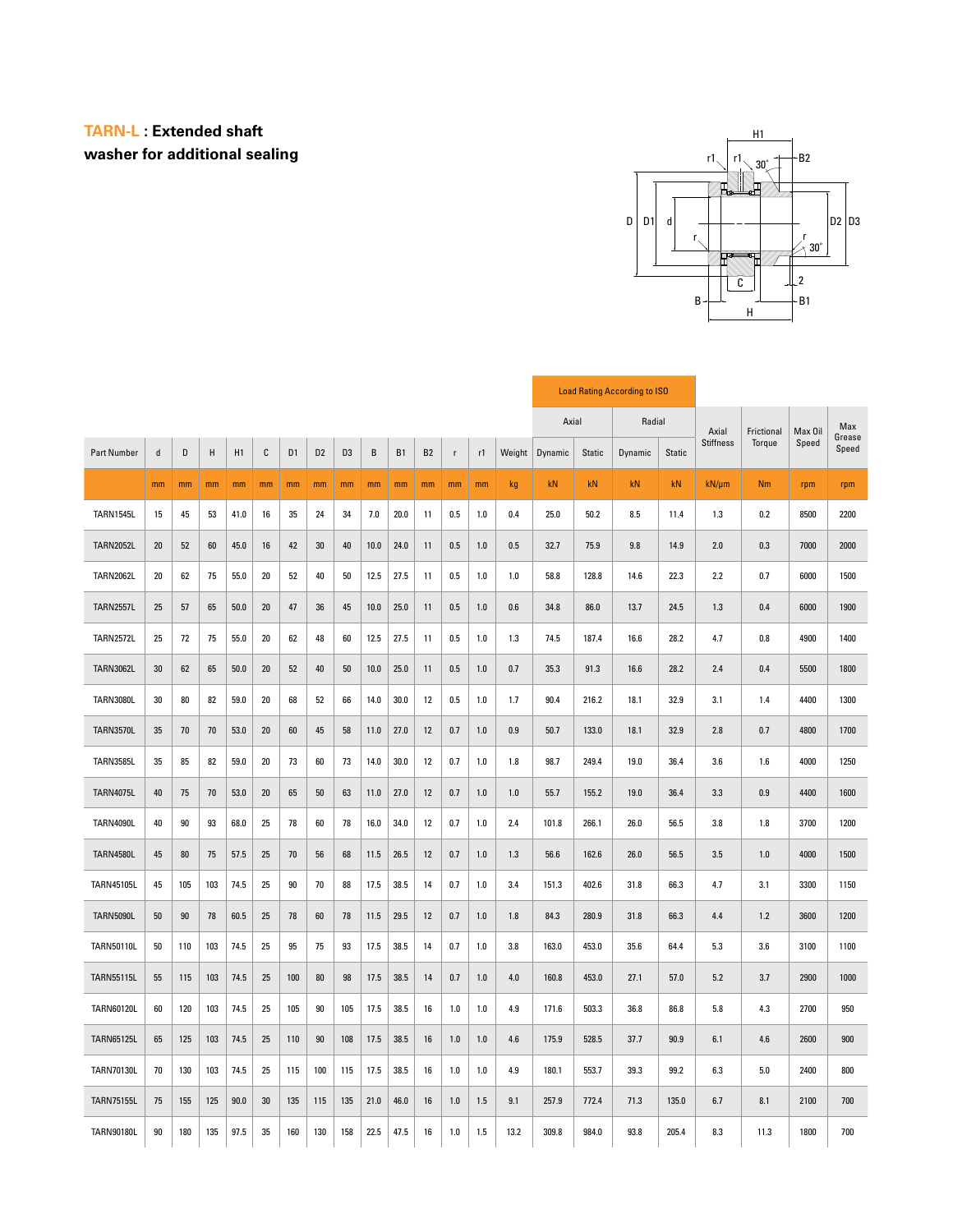**TARF-F : Relieved outer ring for additional sealing; flanges designed to accommodate mounting**



|                   |    |     |    |               |               |                                                     |                |            |              |     |     |     |                |              |        |                |                |      |         |        | <b>Load Rating According to ISO</b> |        |                  |            |              |                 |
|-------------------|----|-----|----|---------------|---------------|-----------------------------------------------------|----------------|------------|--------------|-----|-----|-----|----------------|--------------|--------|----------------|----------------|------|---------|--------|-------------------------------------|--------|------------------|------------|--------------|-----------------|
|                   |    |     |    |               |               |                                                     |                |            |              |     |     |     |                |              |        |                |                |      | Axial   |        | Radial                              |        | Axial            | Frictional | Max          | Max             |
| Part<br>Number    | d  | D   | H  | H1            | C             | Г                                                   | D <sub>1</sub> | $\sf B$    | $\mathsf{r}$ | r1  | d1  | J   | Thread<br>Size | No.<br>Holes | Weight | J <sub>1</sub> | G              | α    | Dynamic | Static | Dynamic                             | Static | <b>Stiffness</b> | Torque     | 0il<br>Speed | Grease<br>Speed |
|                   | mm | mm  |    |               |               | $mm \mid mm \mid mm \mid mm$                        | mm             | mm         | mm           | mm  | mm  | mm  |                |              | kg     | mm             |                | deg  | kN      | kN     | kN                                  | kN     | $kN/\mu m$       | Nm         | rpm          | rpm             |
| <b>TARF1560F</b>  | 15 | 60  | 40 |               | $26.0$ 14.0   | 8.0                                                 | 35             | 7.0        | 0.5          | 1.0 | 3.2 | 46  | M <sub>6</sub> | 6            | 0.4    | 52.4           | M3             | 20.0 | 25.0    | 50.2   | 8.5                                 | 11.4   | 1.3              | 0.2        | 8500         | 2200            |
| <b>TARF2068F</b>  | 20 | 68  | 46 | $29.0$   14.0 |               | 8.0                                                 | 42             | 10.0       | 0.5          | 1.0 | 3.2 | 53  | M <sub>6</sub> | 8            | 0.6    | 60.4           | M <sub>3</sub> | 22.5 | 32.7    | 75.9   | 9.8                                 | 14.9   | 2.0              | 0.3        | 7000         | 2000            |
| <b>TARF2080F</b>  | 20 | 80  | 60 |               |               | $38.0$   18.0   10.0                                | 52             | 12.5       | 0.5          | 1.0 | 3.2 | 63  | M6             | 12           | 1.1    | 73.4           | M3             | 15.0 | 58.8    | 128.8  | 14.6                                | 22.3   | 2.2              | 0.7        | 6000         | 1500            |
| <b>TARF2575F</b>  | 25 | 75  | 50 |               | $33.0$   18.0 | 10.0                                                | 47             | 10.0       | 0.5          | 1.0 | 3.2 | 58  | M <sub>6</sub> | 8            | 0.8    | 67.4           | M <sub>3</sub> | 22.5 | 34.8    | 86.0   | 13.7                                | 24.5   | 1.3              | 0.4        | 6000         | 1900            |
| <b>TARF2590F</b>  | 25 | 90  | 60 |               |               | $38.0$ 18.0 10.0                                    | 62             | 12.5       | $0.5\,$      | 1.0 | 3.2 | 73  | M6             | 12           | 1.6    | 81.0           | M3             | 15.0 | 74.5    | 187.4  | 16.6                                | 28.2   | 4.7              | 0.8        | 4900         | 1400            |
| <b>TARF3080F</b>  | 30 | 80  | 50 |               |               | $33.0$ 18.0 10.0                                    | 52             | 10.0       | 0.5          | 1.0 | 3.2 | 63  | M <sub>6</sub> | 12           | 0.8    | 73.4           | M <sub>3</sub> | 15.0 | 35.3    | 91.3   | 16.6                                | 28.2   | 2.4              | 0.4        | 5500         | 1800            |
| TARF30105F        | 30 | 105 | 66 |               |               | 41.0 18.0 10.0                                      | 68             | 14.0       | $0.5\,$      | 1.0 | 3.2 | 85  | M8             | 12           | 2.0    | 95.0           | M4             | 15.0 | 90.4    | 216.2  | 18.1                                | 32.9   | 3.1              | 1.4        | 4400         | 1300            |
| <b>TARF3590F</b>  | 35 | 90  | 54 | 35.0          | 18.0          | 10.0                                                | 60             | 11.0       | 0.7          | 1.0 | 3.2 | 73  | M <sub>6</sub> | 12           | 1.1    | 80.0           | M4             | 15.0 | 50.7    | 133.0  | 18.1                                | 32.9   | 2.8              | 0.7        | 4800         | 1700            |
| TARF35110F        | 35 | 110 | 66 |               |               | 41.0 18.0 10.0                                      | 73             | 14.0       | 0.7          | 1.0 | 3.2 | 88  | M8             | 12           | 1.6    | 101.0          | M3             | 15.0 | 98.7    | 249.4  | 19.0                                | 36.4   | 3.6              | 1.6        | 4000         | 1250            |
| <b>TARF40100F</b> | 40 | 100 | 54 | 35.0          | 18.0          | 10.0                                                | 65             | 11.0       | 0.7          | 1.0 | 3.2 | 80  | M <sub>8</sub> | 8            | 1.3    | 90.0           | M4             | 22.5 | 55.7    | 155.2  | 19.0                                | 36.4   | 3.3              | 0.9        | 4400         | 1600            |
| TARF40115F        | 40 | 115 | 75 |               |               | 47.5 22.5 12.5                                      | 78             | 16.0       | 0.7          | 1.0 | 6.0 | 94  | M <sub>8</sub> | 12           | 2.7    | 106.0          | M3             | 15.0 | 101.8   | 266.1  | 26.0                                | 56.5   | 3.8              | 1.8        | 3700         | 1200            |
| <b>TARF45105F</b> | 45 | 105 | 60 |               |               | 40.0 22.5 12.5                                      | 70             | 11.5       | 0.7          | 1.0 | 6.0 | 85  | M <sub>8</sub> | 8            | 1.8    | 95.0           | M4             | 22.5 | 56.6    | 162.6  | 26.0                                | 56.5   | 3.5              | 1.0        | 4000         | 1500            |
| <b>TARF45130F</b> | 45 | 130 | 82 |               |               | 51.0 22.5 12.5                                      | 90             | 17.5       | 0.7          | 1.0 | 6.0 | 105 | M8             | 12           | 3.7    | 120.0          | M4             | 15.0 | 151.3   | 402.6  | 31.8                                | 66.3   | 4.7              | 3.1        | 3300         | 1150            |
| <b>TARF50115F</b> | 50 | 115 | 60 |               |               | 40.0 22.5 12.5                                      | 78             | 11.5       | 0.7          | 1.0 | 6.0 | 94  | M <sub>8</sub> | 12           | 2.1    | 106.0          | M <sub>3</sub> | 15.0 | 84.3    | 280.9  | 31.8                                | 66.3   | 4.4              | 1.2        | 3600         | 1200            |
| <b>TARF50140F</b> | 50 | 140 | 82 |               |               | 51.0 22.5 12.5                                      | 95             | $17.5$ 0.7 |              | 1.0 | 6.0 | 113 | M10            | 12           | 4.2    | 127.5          | M <sub>5</sub> | 15.0 | 163.0   | 453.0  | 35.6                                | 64.4   | 5.3              | 3.6        | 3100         | 1100            |
| <b>TARF55145F</b> | 55 | 145 | 82 |               |               | $51.0$ 22.5 12.5                                    | 100            | 17.5       | 0.7          | 1.0 | 6.0 | 118 | M10            | 12           | 4.5    | 132.5          | M <sub>5</sub> | 15.0 | 160.8   | 453.0  | 27.1                                | 57.0   | 5.2              | 3.7        | 2900         | 1000            |
| TARF60150F        | 60 | 150 | 82 |               |               | $51.0$ 22.5 12.5 105 17.5 1.0                       |                |            |              | 1.0 | 6.0 | 123 | M10            | 12           | 4.6    | 137.5          | M5             | 15.0 | 171.6   | 503.3  | 36.8                                | 86.8   | 5.8              | 4.3        | 2700         | 950             |
| TARF65155F        | 65 | 155 | 82 |               |               | 51.0 22.5 12.5                                      |                | $110$ 17.5 | 1.0          | 1.0 | 6.0 | 128 | M10            | 12           | 5.1    | 142.5          | M5             | 15.0 | 175.9   | 528.5  | 37.7                                | 90.9   | 6.1              | 4.6        | 2600         | 900             |
| <b>TARF70160F</b> | 70 | 160 | 82 |               |               | 51.0 22.5 12.5 115 17.5 1.0                         |                |            |              | 1.0 | 6.0 | 133 | M10            | 12           | 5.2    | 147.5          | M5             | 15.0 | 180.1   | 553.7  | 39.3                                | 99.2   | 6.3              | 5.0        | 2400         | 800             |
| <b>TARF75185F</b> | 75 | 185 |    |               |               | $100$ 62.0 27.0 15.0                                |                | $135$ 21.0 | 1.0          | 1.5 | 6.0 | 155 | M12            | 12           | 8.8    | 172.5          | M <sub>5</sub> | 15.0 | 257.9   | 772.4  | 71.3                                | 135.0  | 6.7              | 8.1        | 2100         | 700             |
| <b>TARF90210F</b> | 90 |     |    |               |               | $210$   110   69.5   32.0   17.5   160   22.5   1.0 |                |            |              | 1.5 | 8.0 | 180 | M12            | 16           | 13.7   | 194.0          | M5             | 11.3 | 309.8   | 984.0  | 93.8                                | 205.4  | 8.3              | 11.3       | 1800         | 700             |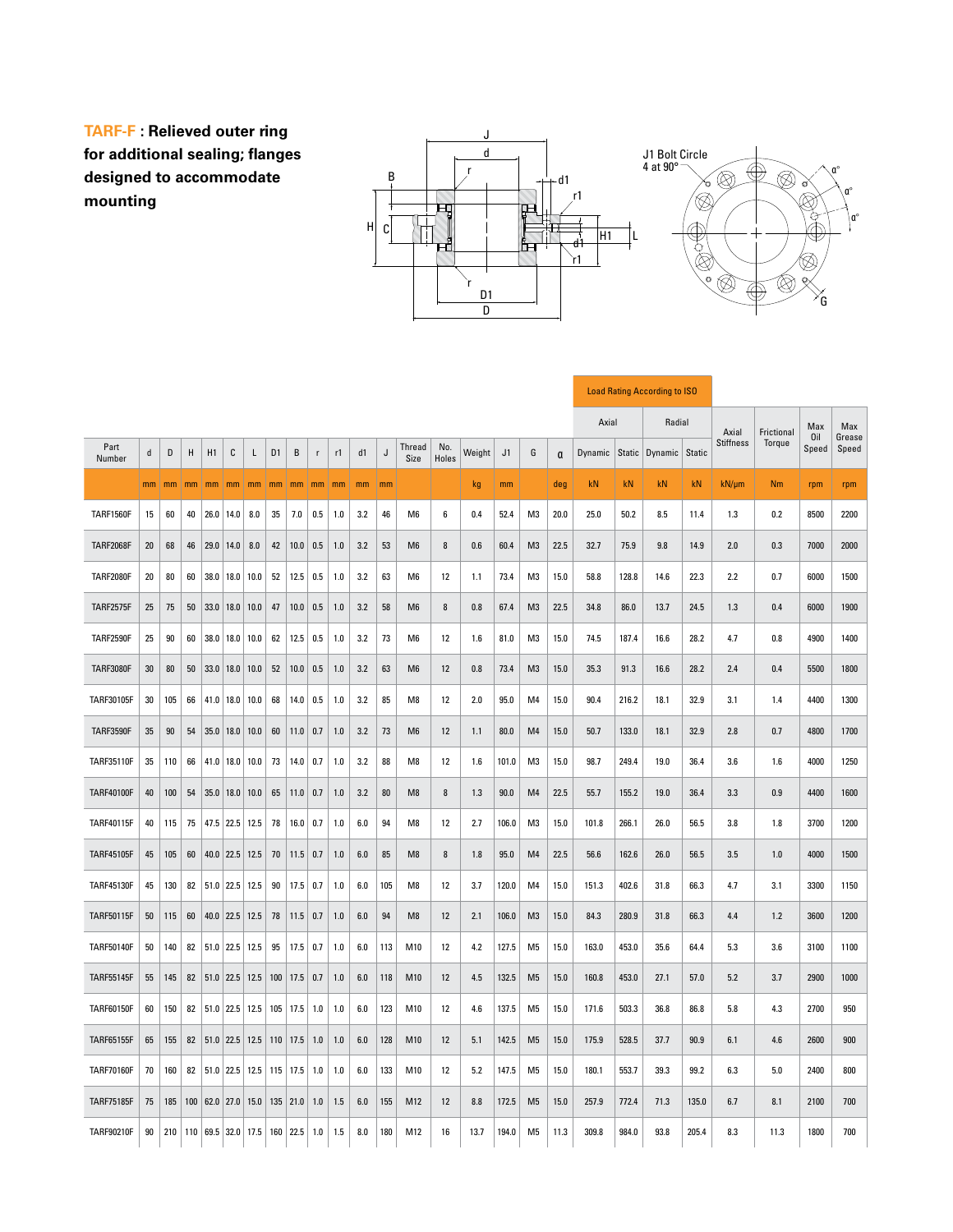**TARF-FL : Extended shaft washer and relieved outer ring for additional sealing; flanges designed to accommodate mounting**





|                    |             |     |     |                |      |      |                |                |                |      |                |                |              | <b>Load Rating According to ISO</b> |         |       |                |              |        |       |                |                |         |        |                |       |                  |         |              |                 |
|--------------------|-------------|-----|-----|----------------|------|------|----------------|----------------|----------------|------|----------------|----------------|--------------|-------------------------------------|---------|-------|----------------|--------------|--------|-------|----------------|----------------|---------|--------|----------------|-------|------------------|---------|--------------|-----------------|
|                    |             |     |     |                |      |      |                |                |                |      |                | Axial          |              | Radial                              |         | Axial | Frictional     | Max          | Max    |       |                |                |         |        |                |       |                  |         |              |                 |
| Part<br>Number     | $\mathbf d$ | D   | Н   | H1             | С    | L    | D <sub>1</sub> | D <sub>2</sub> | D <sub>3</sub> | В    | B <sub>1</sub> | B <sub>2</sub> | $\mathbf{r}$ | r1                                  | d1      | J     | Thread<br>Size | No.<br>Holes | Weight | J1    | G              | $\mathfrak{a}$ | Dynamic | Static | Dynamic Static |       | <b>Stiffness</b> | Torque  | 0il<br>Speed | Grease<br>Speed |
|                    | mm          | mm  | mm  | m <sub>m</sub> | mm   | mm   | mm.            | mm             | mm             | mm   | mm             | mm             | mm           | mm                                  | mm      | mm    |                |              | kg     | mm    |                | deg            | kN      | kN     | kN             | kN    | $kN/\mu m$       | Nm      | rpm          | rpm             |
| TARF1560FL         | 15          | 60  | 53  | 39.0           | 14.0 | 8.0  | 35             | 24             | 34             | 7.0  | 20.0           | 11             | 0.5          | 1.0                                 | 3.2     | 46    | M6             | 6            | 0.5    | 52.4  | M3             | 20.0           | 25.0    | 50.2   | 8.5            | 11.4  | 1.3              | 0.2     | 8500         | 2200            |
| <b>TARF2068FL</b>  | 20          | 68  | 60  | 43.0           | 14.0 | 8.0  | 42             | $30\,$         | 40             | 10.0 | 24.0           | 11             | 0.5          | 1.0                                 | 3.2     | 53    | M <sub>6</sub> | 8            | 0.6    | 60.4  | M3             | 22.5           | 32.7    | 75.9   | 9.8            | 14.9  | 2.0              | 0.3     | 7000         | 2000            |
| <b>TARF2080FL</b>  | 20          | 80  | 75  | 53.0           | 18.0 | 10.0 | 52             | 40             | 50             | 12.5 | 27.5           | 11             | 0.5          | 1.0                                 | 3.2     | 63    | M <sub>6</sub> | 12           | 1.2    | 73.4  | M <sub>3</sub> | 15.0           | 58.8    | 128.8  | 14.6           | 22.3  | 2.2              | 0.7     | 6000         | 1500            |
| TARF2575FL         | 25          | 75  | 65  | 48.0           | 18.0 | 10.0 | 47             | 36             | 45             | 10.0 | 25.0           | 11             | 0.5          | 1.0                                 | 3.2     | 58    | M <sub>6</sub> | 8            | 0.9    | 67.4  | M3             | 22.5           | 34.8    | 86.0   | 13.7           | 24.5  | 1.3              | 0.4     | 6000         | 1900            |
| TARF2590FL         | 25          | 90  | 75  | 53.0           | 18.0 | 10.0 | 62             | 48             | 60             | 12.5 | 27.5           | 11             | 0.5          | 1.0                                 | 3.2     | 73    | M <sub>6</sub> | 12           | 1.8    | 81.0  | M3             | 15.0           | 74.5    | 187.4  | 16.6           | 28.2  | 4.7              | 0.8     | 4900         | 1400            |
| <b>TARF3080FL</b>  | 30          | 80  | 65  | 48.0           | 18.0 | 10.0 | 52             | 40             | $50^{\circ}$   | 10.0 | 25.0           | 11             | 0.5          | 1.0                                 | 3.2     | 63    | M6             | 12           | 0.9    | 73.4  | M3             | 15.0           | 35.3    | 91.3   | 16.6           | 28.2  | 2.4              | 0.4     | 5500         | 1800            |
| TARF30105FL        | 30          | 105 | 82  | 57.0           | 18.0 | 10.0 | 68             | 52             | 66             | 14.0 | 30.0           | 12             | 0.5          | 1.0                                 | 3.2     | 85    | M <sub>8</sub> | 12           | 2.2    | 95.0  | M4             | 15.0           | 90.4    | 216.2  | 18.1           | 32.9  | 3.1              | 1.4     | 4400         | 1300            |
| TARF3590FL         | 35          | 90  | 70  | 51.0           | 18.0 | 10.0 | 60             | 45             | 58             | 11.0 | 27.0           | 12             | 0.7          | 1.0                                 | 3.2     | 73    | M <sub>6</sub> | 12           | 1.3    | 80.0  | M <sub>4</sub> | 15.0           | 50.7    | 133.0  | 18.1           | 32.9  | 2.8              | 0.7     | 4800         | 1700            |
| TARF35110FL        | 35          | 110 | 82  | 57.0           | 18.0 | 10.0 | 73             | 60             | 73             | 14.0 | 30.0           | 12             | 0.7          | $1.0$                               | 3.2     | 88    | M8             | 12           | 2.3    | 101.0 | M3             | 15.0           | 98.7    | 249.4  | 19.0           | 36.4  | 3.6              | 1.6     | 4000         | 1250            |
| <b>TARF40100FL</b> | 40          | 100 | 70  | 51.0           | 18.0 | 10.0 | 65             | 50             | 63             | 11.0 | 27.0           | 12             | 0.7          | 1.0                                 | 3.2     | 80    | M <sub>8</sub> | 8            | 1.4    | 90.0  | M4             | 22.5           | 55.7    | 155.2  | 19.0           | 36.4  | 3.3              | 0.9     | 4400         | 1600            |
| <b>TARF40115FL</b> | 40          | 115 | 93  | 65.5           | 22.5 | 12.5 | 78             | 60             | 78             | 16.0 | 34.0           | 12             | 0.7          | 1.0                                 | 6.0     | 94    | M8             | 12           | 3.0    | 106.0 | M3             | 15.0           | 101.8   | 266.1  | 26.0           | 56.5  | 3.8              | 1.8     | 3700         | 1200            |
| <b>TARF45105FL</b> | 45          | 105 | 75  | 55.0           | 22.5 | 12.5 | $70\,$         | $56\,$         | 68             | 11.5 | 26.5           | 12             | 0.7          | $1.0$                               | $6.0\,$ | 85    | M8             | 8            | 1.8    | 95.0  | M4             | 22.5           | 56.6    | 162.6  | 26.0           | 56.5  | 3.5              | $1.0\,$ | 4000         | 1500            |
| <b>TARF45130FL</b> | 45          | 130 | 103 | 72.0           | 22.5 | 12.5 | 90             | 70             | 88             | 17.5 | 38.5           | 14             | 0.7          | 1.0                                 | 6.0     | 105   | M8             | 12           | 4.1    | 120.0 | M4             | 15.0           | 151.3   | 402.6  | 31.8           | 66.3  | 4.7              | 3.1     | 3300         | 1150            |
| <b>TARF50115FL</b> | 50          | 115 | 78  | 58.0           | 22.5 | 12.5 | 78             | 60             | 78             | 11.5 | 29.5           | 12             | 0.7          | 1.0                                 | 6.0     | 94    | M <sub>8</sub> | 12           | 2.5    | 106.0 | M <sub>3</sub> | 15.0           | 84.3    | 280.9  | 31.8           | 66.3  | 4.4              | 1.2     | 3600         | 1200            |
| <b>TARF50140FL</b> | 50          | 140 | 103 | 72.0           | 22.5 | 12.5 | 95             | 75             | 93             | 17.5 | 38.5           | 14             | 0.7          | $1.0\,$                             | $6.0\,$ | 113   | M10            | 12           | 4.5    | 127.5 | M <sub>5</sub> | $15.0\,$       | 163.0   | 453.0  | 35.6           | 64.4  | 5.3              | 3.6     | 3100         | 1100            |
| <b>TARF55145FL</b> | 55          | 145 | 103 | 72.0           | 22.5 | 12.5 | 100            | $80\,$         | 98             | 17.5 | 38.5           | 14             | 0.7          | $1.0$                               | $6.0\,$ | 118   | M10            | 12           | 5.0    | 132.5 | M <sub>5</sub> | 15.0           | 160.8   | 453.0  | 27.1           | 57.0  | 5.2              | 3.7     | 2900         | 1000            |
| <b>TARF60150FL</b> | 60          | 150 | 103 | 72.0           | 22.5 | 12.5 | 105            | 90             | 105            | 17.5 | 38.5           | 16             | 1.0          | 1.0                                 | 6.0     | 123   | M10            | 12           | 5.4    | 137.5 | M5             | 15.0           | 171.6   | 503.3  | 36.8           | 86.8  | 5.8              | 4.3     | 2700         | 950             |
| <b>TARF65155FL</b> | 65          | 155 | 103 | 72.0           | 22.5 | 12.5 | 110            | 90             | 108            | 17.5 | 38.5           | 16             | 1.0          | 1.0                                 | 6.0     | 128   | M10            | 12           | 5.4    | 142.5 | M <sub>5</sub> | 15.0           | 175.9   | 528.5  | 37.7           | 90.9  | 6.1              | 4.6     | 2600         | 900             |
| <b>TARF70160FL</b> | 70          | 160 | 103 | 72.0           | 22.5 | 12.5 | 115            | 100            | 115            | 17.5 | 38.5           | 16             | 1.0          | 1.0                                 | 6.0     | 133   | M10            | 12           | 6.0    | 147.5 | M <sub>5</sub> | 15.0           | 180.1   | 553.7  | 39.3           | 99.2  | 6.3              | 5.0     | 2400         | 800             |
| <b>TARF75185FL</b> | 75          | 185 | 125 | 87.0           | 27.0 | 15.0 | 135            | 115            | 135            | 21.0 | 46.0           | 16             | 1.0          | 1.5                                 | 6.0     | 155   | M12            | 12           | 10.6   | 172.5 | M <sub>5</sub> | 15.0           | 257.9   | 772.4  | 71.3           | 135.0 | 6.7              | 8.1     | 2100         | 700             |
| TARF90210FL        | 90          | 210 | 135 | 94.5           | 32.0 | 17.5 | 160            | 130            | 158            | 22.5 | 47.5           | 16             | 1.0          | 1.5                                 | 8.0     | 180   | M12            | 16           | 15.1   | 194.0 | M <sub>5</sub> | 11.3           | 309.8   | 984.0  | 93.8           | 205.4 | 8.3              | 11.3    | 1800         | 700             |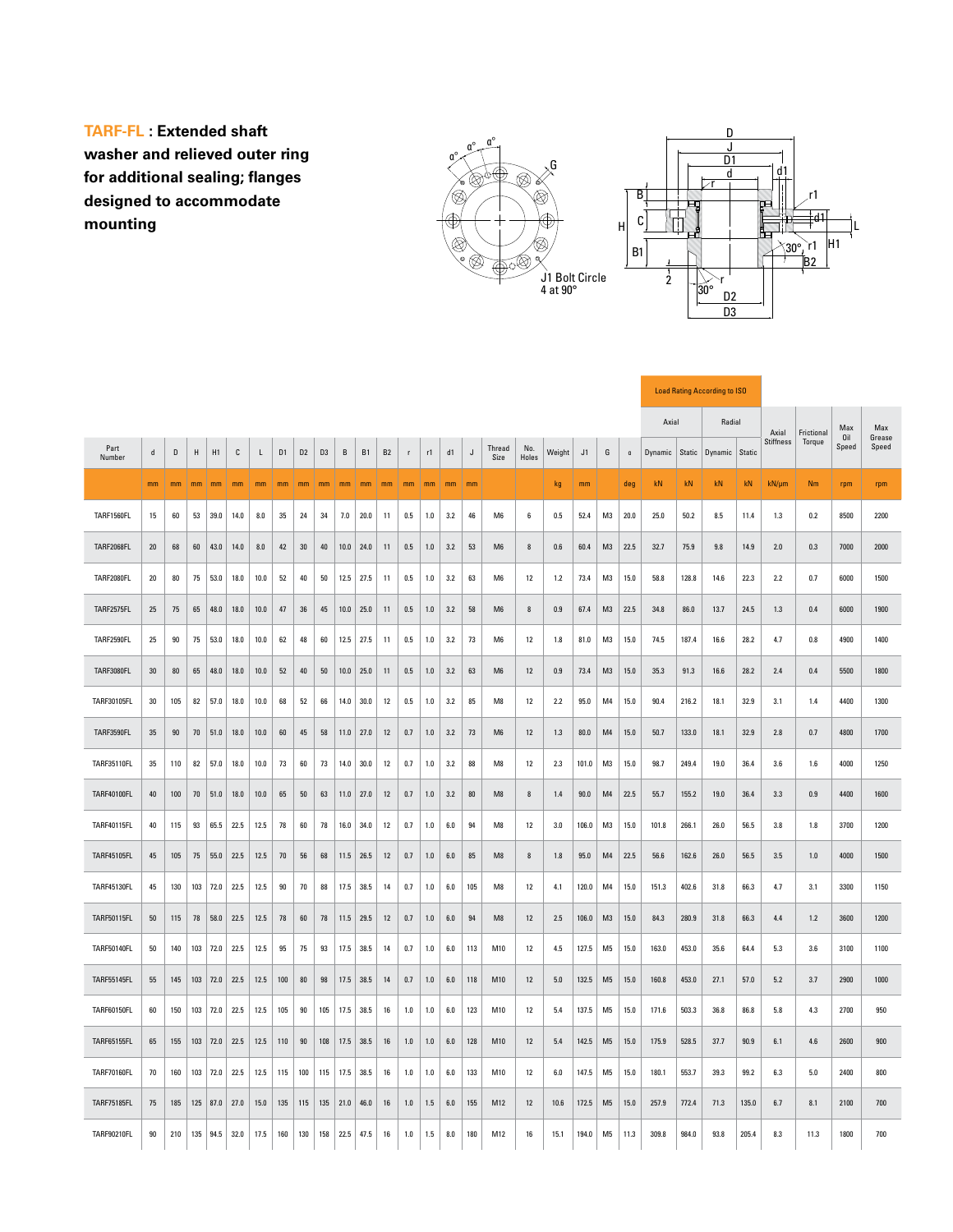### **TARN-T : Flanges designed to accommodate mounting**



|                    |        |        |        |      |        |                |        |              |         |     |                |              |         |         |        | <b>Load Rating According to ISO</b> |        |            |            |         |                 |
|--------------------|--------|--------|--------|------|--------|----------------|--------|--------------|---------|-----|----------------|--------------|---------|---------|--------|-------------------------------------|--------|------------|------------|---------|-----------------|
|                    |        |        |        |      |        |                |        |              |         |     |                |              |         | Axial   |        | Radial                              |        | Axial      | Frictional | Max Oil | Max             |
| <b>Part Number</b> | d      | D      | Н      | H1   | C      | D <sub>1</sub> | B      | $\mathsf{r}$ | r1      | J   | Thread<br>Size | No.<br>Holes | Weight  | Dynamic | Static | Dynamic                             | Static | Stiffness  | Torque     | Speed   | Grease<br>Speed |
|                    | mm     | mm     | mm     | mm   | mm     | mm             | mm     | mm           | mm      | mm  | mm             |              | kg      | kN      | kN     | kN                                  | kN     | $kN/\mu m$ | <b>Nm</b>  | rpm     | rpm             |
| <b>TARN1560T</b>   | 15     | 60     | 46     | 31.0 | 16     | 35.0           | 10.0   | 0.5          | 1.0     | 46  | M <sub>6</sub> | 6            | 0.4     | 25.0    | 50.2   | 8.5                                 | 11.4   | 1.3        | 0.2        | 8500    | 2200            |
| <b>TARN2068T</b>   | 20     | 68     | 46     | 31.0 | 16     | 42.0           | 10.0   | 0.5          | 1.0     | 53  | M <sub>6</sub> | 8            | 0.6     | 32.7    | 75.9   | 9.8                                 | 14.9   | 2.0        | 0.3        | 7000    | 2000            |
| <b>TARN2080T</b>   | $20\,$ | 80     | 60     | 40.0 | 20     | 52.0           | 12.5   | 0.5          | 1.0     | 63  | M <sub>6</sub> | 12           | 1.1     | 58.8    | 128.8  | 14.6                                | 22.3   | 2.2        | 0.7        | 6000    | 1500            |
| <b>TARN2575T</b>   | 25     | 75     | $50\,$ | 35.0 | $20\,$ | 47.0           | $10.0$ | 0.5          | $1.0\,$ | 58  | M <sub>6</sub> | $\bf 8$      | $0.8\,$ | 34.8    | 86.0   | 13.7                                | 24.5   | 1.3        | 0.4        | 6000    | 1900            |
| <b>TARN2590T</b>   | 25     | 90     | 60     | 40.0 | 20     | 62.0           | 12.5   | 0.5          | 1.0     | 73  | M <sub>6</sub> | 12           | 1.4     | 74.5    | 187.4  | 16.6                                | 28.2   | 4.7        | 0.8        | 4900    | 1400            |
| <b>TARN3080T</b>   | 30     | $80\,$ | $50\,$ | 35.0 | 20     | 53.4           | 10.0   | 0.5          | 1.0     | 63  | M <sub>6</sub> | 12           | 0.9     | 35.3    | 91.3   | 16.6                                | 28.2   | 2.4        | 0.4        | 5500    | 1800            |
| <b>TARN30105T</b>  | 30     | 105    | 66     | 43.0 | 20     | 68.0           | 14.0   | 0.5          | 1.0     | 85  | M8             | 12           | 1.9     | 90.4    | 216.2  | 18.1                                | 32.9   | 3.1        | 1.4        | 4400    | 1300            |
| <b>TARN3590T</b>   | 35     | 90     | 54     | 37.0 | 20     | 60.4           | 11.0   | 0.7          | 1.0     | 73  | M6             | 12           | 1.1     | 50.7    | 133.0  | 18.1                                | 32.9   | 2.8        | 0.7        | 4800    | 1700            |
| <b>TARN35110T</b>  | 35     | 110    | 66     | 43.0 | $20\,$ | 73.0           | 14.0   | 0.7          | $1.0$   | 88  | M8             | 12           | 2.1     | 98.7    | 249.4  | 19.0                                | 36.4   | 3.6        | 1.6        | 4000    | 1250            |
| <b>TARN40100T</b>  | 40     | 100    | 54     | 37.0 | 20     | 65.4           | 11.0   | 0.7          | 1.0     | 80  | M8             | 8            | 1.3     | 55.7    | 155.2  | 19.0                                | 36.4   | 3.3        | 0.9        | 4400    | 1600            |
| <b>TARN40115T</b>  | 40     | 115    | 75     | 50.0 | 25     | 78.0           | 16.0   | 0.7          | 1.0     | 94  | M8             | 12           | 2.8     | 101.8   | 266.1  | 26.0                                | 56.5   | 3.8        | 1.8        | 3700    | 1200            |
| <b>TARN45105T</b>  | 45     | 105    | 60     | 42.5 | 25     | 70.4           | 11.5   | 0.7          | $1.0$   | 85  | M8             | $\bf 8$      | 1.7     | 56.6    | 162.6  | 26.0                                | 56.5   | 3.5        | 1.0        | 4000    | 1500            |
| <b>TARN45130T</b>  | 45     | 130    | 82     | 53.5 | 25     | 90.0           | 17.5   | 0.7          | 1.0     | 105 | M8             | 12           | 3.7     | 151.3   | 402.6  | 31.8                                | 66.3   | 4.7        | 3.1        | 3300    | 1150            |
| <b>TARN50115T</b>  | 50     | 115    | 60     | 42.5 | 25     | 78.4           | 11.5   | 0.7          | 1.0     | 94  | M8             | 12           | 2.0     | 84.3    | 280.9  | 31.8                                | 66.3   | 4.4        | 1.2        | 3600    | 1200            |
| <b>TARN50140T</b>  | 50     | 140    | 82     | 53.5 | 25     | 95.0           | 17.5   | 0.7          | 1.0     | 113 | M10            | 12           | 4.2     | 163.0   | 453.0  | 35.6                                | 64.4   | 5.3        | 3.6        | 3100    | 1100            |
| <b>TARN55145T</b>  | 55     | 145    | 82     | 53.5 | 25     | 100.0          | 17.5   | 0.7          | 1.0     | 118 | M10            | 12           | 4.4     | 160.8   | 453.0  | 27.1                                | 57.0   | 5.2        | 3.7        | 2900    | 1000            |
| <b>TARN60150T</b>  | 60     | 150    | 82     | 53.5 | 25     | 105.0          | 17.5   | 1.0          | 1.0     | 123 | M10            | 12           | 4.6     | 171.6   | 503.3  | 36.8                                | 86.8   | 5.8        | 4.3        | 2700    | 950             |
| <b>TARN65155T</b>  | 65     | 155    | 82     | 53.5 | 25     | 110.0          | 17.5   | 1.0          | 1.0     | 128 | M10            | 12           | 4.9     | 175.9   | 528.5  | 37.7                                | 90.9   | 6.1        | 4.6        | 2600    | 900             |
| <b>TARB70160T</b>  | 70     | 160    | 82     | 53.5 | 25     | 115.0          | 17.5   | 1.0          | 1.0     | 133 | M10            | 12           | 5.1     | 180.1   | 553.7  | 39.3                                | 99.2   | 6.3        | 5.0        | 2400    | 800             |
| <b>TARN75185T</b>  | 75     | 185    | 100    | 65.0 | 30     | 135.0          | 21.0   | 1.0          | 1.5     | 155 | M12            | 12           | 8.9     | 257.9   | 772.4  | 71.3                                | 135.0  | 6.7        | 8.1        | 2100    | 700             |
| <b>TARN90210T</b>  | 90     | 210    | 110    | 72.5 | 35     | 160.0          | 22.5   | 1.0          | 1.5     | 180 | M12            | 16           | 13.2    | 309.8   | 984.0  | 93.8                                | 205.4  | 8.3        | 11.3       | 1800    | 700             |